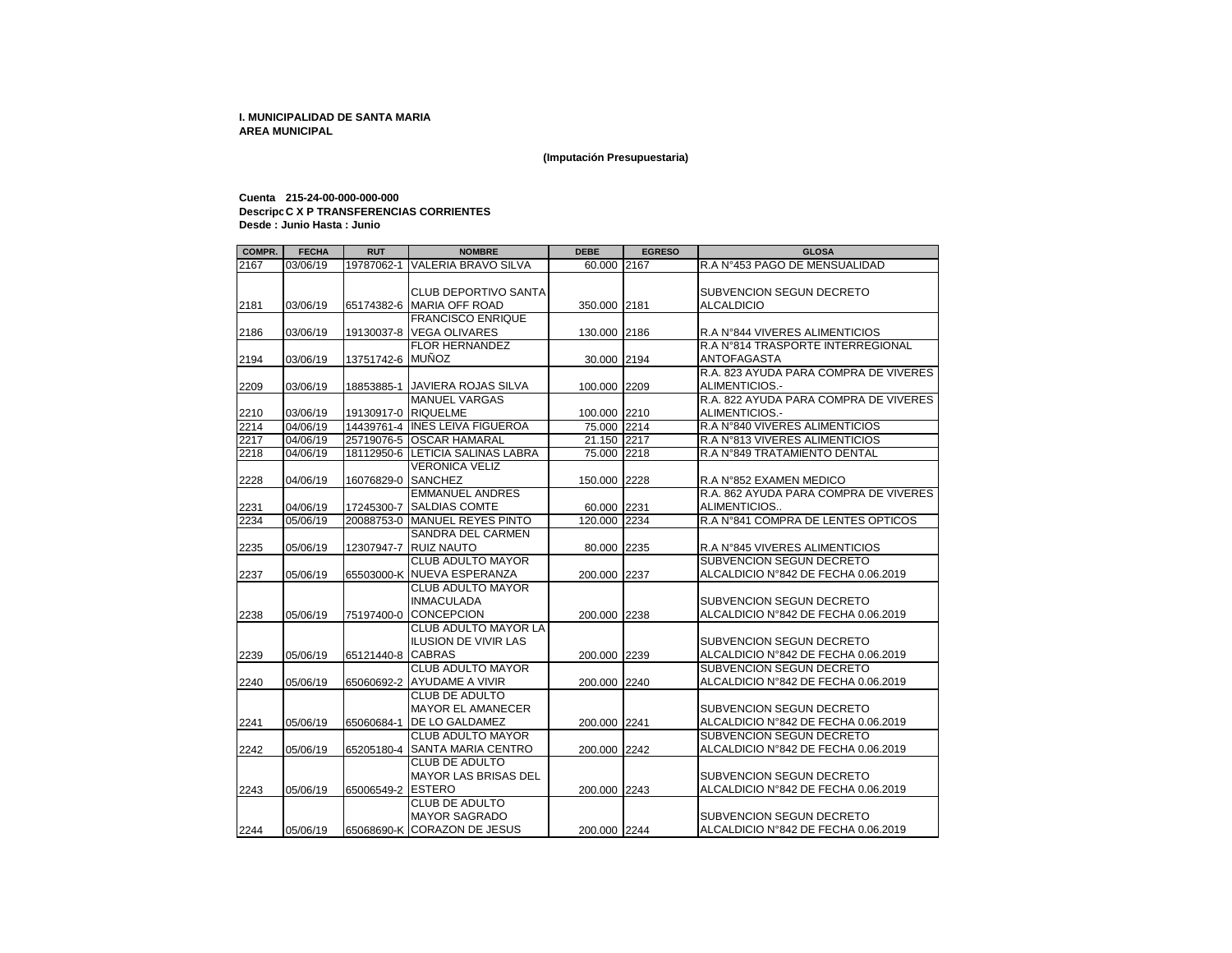|      |          |            | <b>CLUB DE ADULTO</b>             |                 |                                       |
|------|----------|------------|-----------------------------------|-----------------|---------------------------------------|
|      |          |            | <b>MAYOR LOS</b>                  |                 |                                       |
|      |          |            | CARIÑOSITOS LAS                   |                 | <b>SUBVENCION SEGUN DECRETO</b>       |
| 2245 | 05/06/19 | 65501720-8 | <b>CADENAS</b>                    | 200.000 2245    | ALCALDICIO N°842 DE FECHA 0.06.2019   |
|      |          |            | CLUB ADULTO MAYOR                 |                 |                                       |
|      |          |            | LOS AÑOS DORADOS LA               |                 | SUBVENCION SEGUN DECRETO              |
| 2246 | 05/06/19 | 65306720-8 | <b>HIGUERA</b>                    | 200.000 2246    | ALCALDICIO N°842 DE FECHA 0.06.2019   |
|      |          |            |                                   |                 |                                       |
|      |          |            | CLUB ADULTO MAYOR                 |                 | SUBVENCION SEGUN DECRETO              |
| 2247 | 05/06/19 | 65115970-9 | SOR TERESA DEL LLANO              | 200.000 2247    | ALCALDICIO N°842 DE FECHA 0.06.2019   |
|      |          |            | <b>CLUB DEL ADULTO</b>            |                 |                                       |
|      |          |            | <b>MAYOR ESPIGA DE</b>            |                 | SUBVENCION SEGUN DECRETO              |
| 2248 | 05/06/19 | 65351320-8 | <b>AMOR</b>                       | 200.000 2248    | ALCALDICIO N°842 DE FECHA 0.06.2019   |
|      |          |            | <b>CLUB ADULTO MAYOR</b>          |                 | SUBVENCION SEGUN DECRETO              |
| 2249 | 05/06/19 | 65387030-2 | <b>DARIO SALAS</b>                | 200.000 2249    | ALCALDICIO N°842 DE FECHA 0.06.2019   |
|      |          |            | <b>CLUB ADULTO MAYOR</b>          |                 |                                       |
|      |          |            | LOS AMIGOS DE SANTA               |                 | SUBVENCION SEGUN DECRETO              |
| 2250 | 05/06/19 | 65161796-0 | <b>MARIA</b>                      | 200.000 2250    | ALCALDICIO N°842 DE FECHA 0.06.2019   |
|      |          |            | CLUB ADULTO MAYOR                 |                 | SUBVENCION SEGUN DECRETO              |
| 2251 | 05/06/19 | 65162672-2 | RAYITO DE LUNA                    | 200.000 2251    | ALCALDICIO N°842 DE FECHA 0.06.2019   |
|      |          |            | <b>CLUB ADULTO MAYOR</b>          |                 | SUBVENCION SEGUN DECRETO              |
| 2252 | 05/06/19 | 65085258-3 | <b>ESTRELLA FUGAZ</b>             | 200.000 2252    | ALCALDICIO N°842 DE FECHA 0.06.2019   |
|      |          |            | <b>CLUB DE ADULTO</b>             |                 | <b>SUBVENCION SEGUN DECRETO</b>       |
| 2253 | 05/06/19 | 65151103-8 | <b>MAYOR VINCULOS</b>             | 200.000 2253    | ALCALDICIO N°842 DE FECHA 0.06.2019   |
|      |          |            | <b>MARIA PATRICIA TAPIA</b>       |                 |                                       |
| 2257 | 05/06/19 | 15760578-K | FERNANDEZ                         | 75.000 2257     | R.A N847 VIVERES ALIMENTICIOS         |
|      |          |            | <b>WALTER CURRILEM</b>            |                 | R.A. 380 AYUDA PARA PAGO DE           |
| 2258 | 05/06/19 | 17646461-5 | <b>MALDONADO</b>                  | 50.000 2258     | MENSUALIDAD.-                         |
|      |          |            | ELISABETH VASQUEZ                 |                 | R.A N°833 PGAO DE EXAMEN MEDICO DE SU |
| 2261 | 06/06/19 | 17877175-2 | <b>RIQUELME</b>                   | 55.000 2261     | <b>PADRE</b>                          |
|      |          |            | ALEJANDRA RIVERA                  |                 |                                       |
| 2262 | 06/06/19 | 15741673-1 | <b>BASAEZ</b>                     | 70.000 2262     | R.A N°864 VIVERES ALIMENTICIOS        |
|      |          |            | <b>MARIA CARRASCO</b>             |                 |                                       |
| 2263 | 06/06/19 | 13752347-7 | <b>HERRERA</b>                    | 50.000 2263     | R.A N°834 LENTOS OPTICOS              |
| 2264 | 06/06/19 | 5804831-3  | MARTA SALINAS LOPEZ               | 40.000 2264     | R.A N°857 VIVERES ALIMENTICIOS        |
|      |          |            | RICARDO QUIROGA                   |                 |                                       |
| 2265 | 06/06/19 | 7295829-2  | <b>PAILLA</b>                     | 50.000 2265     | R.A N°869 MATERIALES DE CONSTRUCCION  |
|      |          |            | <b>JORGE GABRIEL</b>              |                 |                                       |
| 2266 | 06/06/19 | 3583915-1  | SEPULVEDA BARRA                   | 16.300 2266     | R.A N°880 EXAMEN MEDICO               |
|      |          |            | NATALIA DEL TRANSITO              |                 | R.A. 835 AYUDA PARA COMPRA DE         |
| 2267 | 06/06/19 | 11030286-K | CALFUCURA MATAMALA                | 70.000 2267     | MATERIALES DE CONSTRUCCION.-          |
|      |          |            | <b>MORALES BARRERA</b>            |                 |                                       |
| 2268 | 06/06/19 | 9301929-6  | YAMILET DEL CARMEN                | 50.000 2268     | R.A N°868 VIVERES ALIMENTICIOS        |
|      |          |            | SOCIEDAD FARMAVIDA                |                 | PAGO DE FACTURAS N°157+258            |
| 2289 | 06/06/19 | 76060371-6 | <b>LTDA</b>                       | 2.226.260 2289  | ASISTENCIAS SOCIALES                  |
|      |          |            | MARIA LUISA AHUMADA               |                 | RENDICION DE FONDOS SEGUN DECRETO     |
| 2290 | 06/06/19 | 7232392-0  | AHUMADA                           | 30.000 0        | DE PAGO N°1673 DE FECHA 06.05.2019    |
|      |          |            | MIRIAM DONOSO                     |                 |                                       |
| 2293 | 06/06/19 | 10166848-7 | <b>GONZALEZ</b>                   | 100.000 2293    | R.A N°855 VIVERES ALIMENTICIOS        |
|      |          |            |                                   |                 |                                       |
| 2294 | 06/06/19 |            | 17971844-8 VIVIANA SALINAS GARCIA | 80.000 2294     | R, A N°883 VIVERES ALIMENTICIOS       |
|      |          |            | <b>TESORERIA GENERAL DE</b>       |                 |                                       |
| 2297 | 07/06/19 |            | 60805000-0 LA REPUBLICA           | 58.739.488 2297 | PAGO DE FCM MES DE MAYO               |
|      |          |            |                                   |                 |                                       |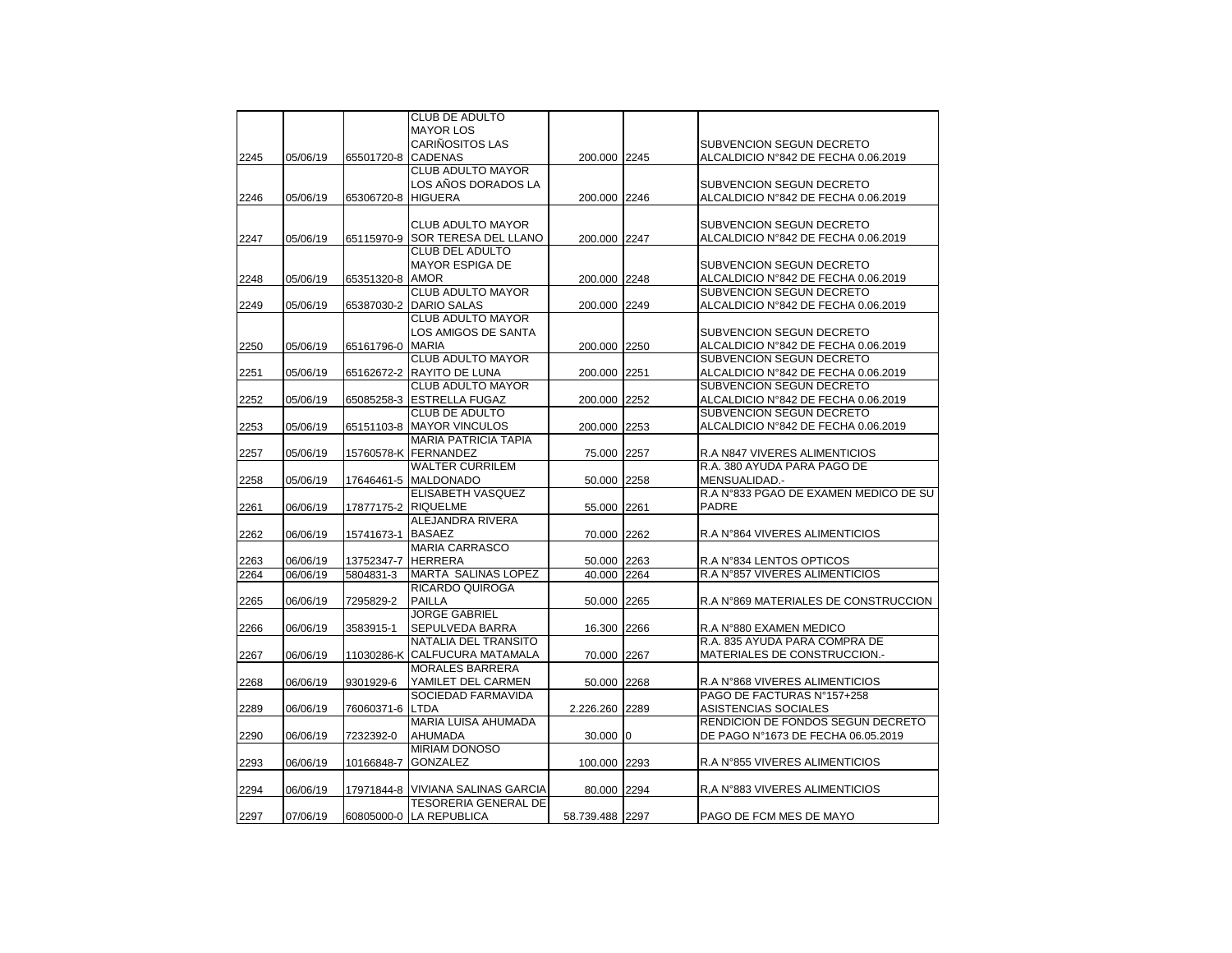|      |          |                    | <b>JORGE ARTURO SALINAS</b>      |                |      |                                       |
|------|----------|--------------------|----------------------------------|----------------|------|---------------------------------------|
| 2299 | 07/06/19 | 6297504-0          | <b>ACEVEDO</b>                   | 300.000 2299   |      | R.A N°878 VIVERES ALIMENTICIOS        |
| 2300 | 07/06/19 | 13980511-9         | <b>LUCIA SALINAS LAZO</b>        | 300.000        | 2300 | R.A N°877 VIVERES ALIMENTICOS         |
|      |          |                    | <b>MARIA MAGDALENA</b>           |                |      |                                       |
| 2301 | 07/06/19 | 6156294-K          |                                  | 300.000 2301   |      |                                       |
|      |          |                    | SALINAS ACEVEDO                  |                |      | R.A N°876 VIVERES ALIMENTICIOS        |
|      |          |                    |                                  |                |      | PAGO DE FACTURA Nº319 COMPRA DE       |
|      |          |                    | MARIEL JIMENEZ SALAS             |                |      | EQUIPOS DE FUTBOL CLUB ROBERTO        |
| 2302 | 07/06/19 | 76716206-5         | E.I.R.L.                         | 909.820 2302   |      | <b>HUERTA</b>                         |
|      |          |                    | PAULA CONTRERAS                  |                |      |                                       |
| 2307 | 07/06/19 | 17646776-2         | <b>CASTILLO</b>                  | 60.000 2307    |      | R.A N°860 VIVERES ALIMENTICIOS        |
|      |          |                    | OSVALDO BERNARDINO               |                |      |                                       |
| 2309 | 07/06/19 | 5589314-4          | <b>MOLINA ALVAREZ</b>            | 50.000         | 2309 | R.A N°899 VIVERES ALIMENTICIOS        |
|      |          |                    | <b>SOLEDAD DEL PILAR</b>         |                |      |                                       |
| 2310 | 07/06/19 | 11393495-6         | VILLAGRAN CORNEJO                | 50.000 2310    |      | R.A N°856 VIVERES ALIMENTICIOS        |
|      |          |                    | <b>FERNANDA CELEDON</b>          |                |      | R.A N°850 PAGO DE MENSUALIDAD         |
| 2311 | 07/06/19 | 18259124-6         | VARGAS                           | 50.000 2311    |      | <b>ACADEMICA</b>                      |
|      |          |                    | JUNTA DE VECINOS N° 8            |                |      | SUBVENCION SEGUN DECRETO              |
| 2312 | 10/06/19 | 75513300-0         | SAN FERNANDO B                   | 1.400.000 2312 |      | ALCALDICIO.-                          |
|      |          |                    | <b>ENRIQUETA PADILLA</b>         |                |      | R.A. 842 AYUDA PARA DE MATERIALES DE  |
| 2313 | 10/06/19 | 8931401-1          | <b>HERNANDEZ</b>                 | 29.980 2313    |      | CONSTRUCCIÓN.-                        |
|      |          |                    |                                  |                |      | R.A. AYUDA PARA COMPRA DE VIVERES     |
| 2314 | 10/06/19 | 11795290-8         | MIRIAM ZAPATA INFANTE            | 150.000 2314   |      | ALIMENTICIOS.-                        |
|      |          |                    | <b>BARBARA CORDERO</b>           |                |      | R.A. 882 AYUDA PARA COMPRA DE VIVERES |
| 2315 | 10/06/19 | 12600500-8 RAMIREZ |                                  | 40.000 2315    |      | ALIMENTICIOS.-                        |
|      |          |                    | <b>VERONICA ROJAS</b>            |                |      | R.A. 879 AYUDA PARA COMPRA DE VIVERES |
|      |          |                    |                                  |                |      |                                       |
| 2317 | 10/06/19 | 16777315-K MUÑOZ   |                                  | 100.000 2317   |      | ALIMENTICIOS.-                        |
|      |          |                    |                                  |                |      | R.A. 897 AYUDA PARA COMPRA DE VIVERES |
| 2318 | 10/06/19 |                    | 17647210-3 CARLA SILVA VARGAS    | 60.000 2318    |      | ALIMENTICIOS.-                        |
|      |          |                    | DANIELA ALEJANDRA                |                |      | R.A. 870 AYUDA PARA COMPRA DE         |
| 2319 | 10/06/19 |                    | 16334114-K HERRERA GALDAMEZ      | 59.300 2319    |      | MEDICAMENTO PARA SU HIJO .-           |
|      |          |                    | <b>CLUB ADULTO MAYOR</b>         |                |      | SUBVENCION SEGUN DECRETO              |
| 2320 | 11/06/19 | 65032828-0         | LENTO Y MADURO                   | 200.000        | 2320 | <b>ALCALDICIO</b>                     |
|      |          |                    | <b>CLUB ADULTO MAYOR</b>         |                |      | SUBVENCION SEGUN DECRETO              |
| 2321 | 11/06/19 | $251 - 8$          | <b>RENACER</b>                   | 200.000 2321   |      | <b>ALCALDICIO</b>                     |
|      |          |                    | <b>GUILLERMO SANCHEZ</b>         |                |      |                                       |
| 2324 | 11/06/19 | 7020853-9          | <b>CONTRERAS</b>                 | 80.000 2324    |      | R.A N°865 VIVERES ALIMENTICIOS        |
|      |          |                    | <b>LUIS IVAN SALINAS</b>         |                |      | PAGO DE FACTURA N°180 COMPRA DE       |
| 2335 | 11/06/19 | 6840334-0          | <b>ESPINOZA</b>                  | 352.240 2335   |      | COPAS PARA ACIVIDAD BENEFICIO         |
|      |          |                    | <b>JUAN CARLOS</b>               |                |      | R.A N°902 PAGO E CENTRO DE            |
| 2337 | 11/06/19 | 9069670-K          | <b>CARRASCO BRUNA</b>            | 150.000 2337   |      | <b>REHABILITACION</b>                 |
|      |          |                    |                                  |                |      |                                       |
|      |          |                    | <b>VERONICA MUÑOZ</b>            |                |      | PAGO DE FACTURA Nº06 COMPRA DE        |
| 2338 | 11/06/19 | 10440915-6         | <b>TOLEDO</b>                    | 202.459 2338   |      | ARREGLOS FLORARES PARA PRESENTES      |
|      |          |                    | <b>CENTRO DE PADRES Y</b>        |                |      |                                       |
|      |          |                    | APOD. Y ESTUD. EDUC.             |                |      |                                       |
|      |          |                    | <b>SUPERIOR CASA</b>             |                |      | SUBVENCION SEGUN DECRETO              |
| 2347 | 11/06/19 | 65012657-2         | ACOGIDA SANTA MARIA              | 448.000 2347   |      | <b>ALCALDICIO</b>                     |
|      |          |                    |                                  |                |      |                                       |
|      |          |                    | <b>ELENA CAMPOS</b>              |                |      | R.A. 872 AYUDA PARA PAGO DE           |
| 2348 | 12/06/19 | 12684146-9 VENEGAS |                                  | 40.000 2348    |      | TRATAMIENTO DENTAL.-                  |
|      |          |                    |                                  |                |      |                                       |
| 2349 | 12/06/19 |                    | 20302290-5 JAVIERA PIZARRO SILVA | 90.000 2349    |      | R.A N°843 PAGO DE MENSUALIDAD         |
|      |          |                    | <b>CLUB DEPORTIVO</b>            |                |      | SUBVENCION SEGUN DECRETO              |
| 2350 | 12/06/19 | 65171585-7 SUPER 4 |                                  | 350.000 2350   |      | <b>ALCALDICIO</b>                     |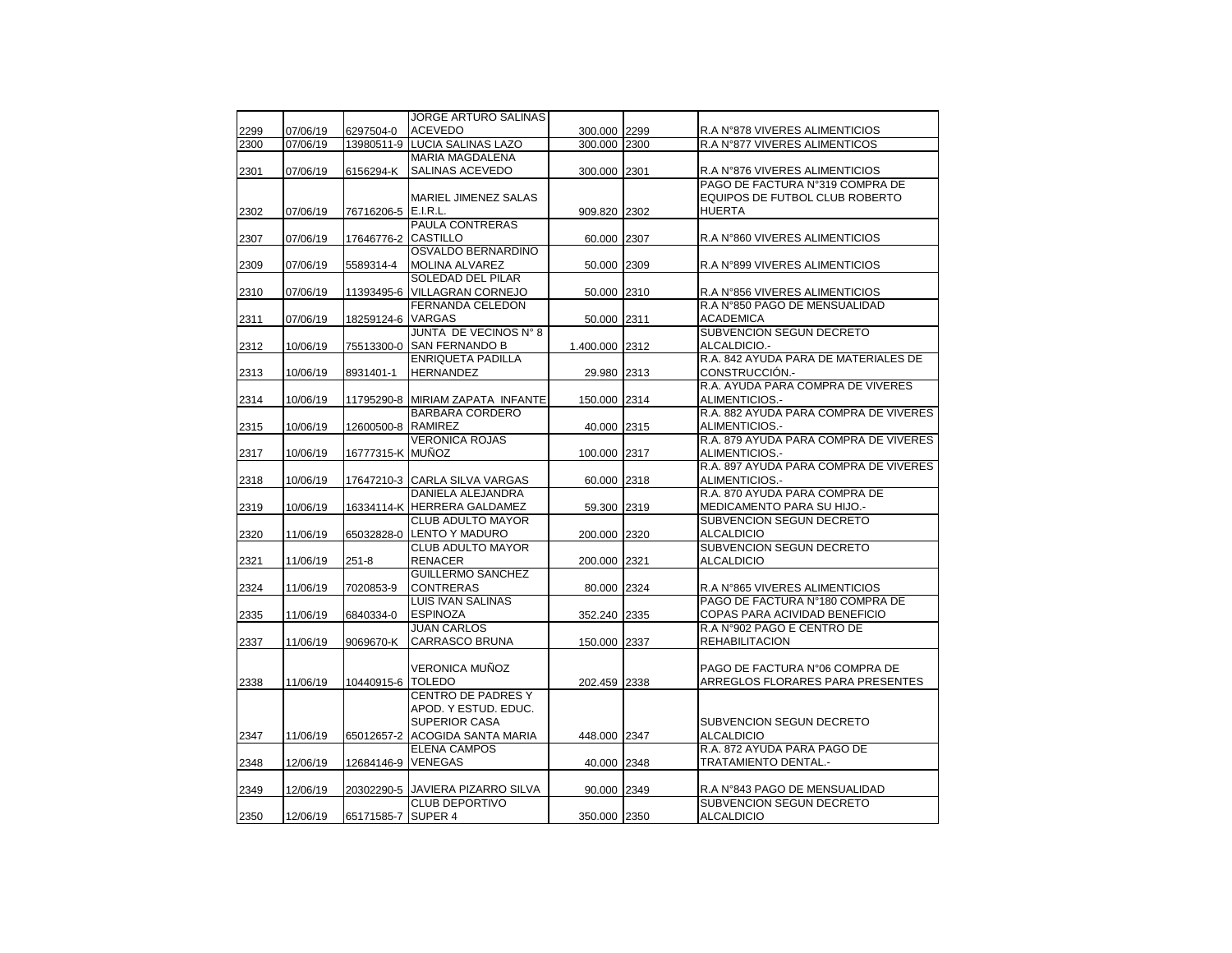|      |          |                  |                               |                |      | SUBVENCION SEGUN DECRETO              |
|------|----------|------------------|-------------------------------|----------------|------|---------------------------------------|
| 2351 | 12/06/19 | 65699730-3       | JAHUEL MOTO CLUB              | 1.000.000 2351 |      | ALCALDICIO                            |
|      |          |                  | <b>BALLET FOLCLORICO Y</b>    |                |      |                                       |
|      |          |                  | <b>CLUB DE CUECA</b>          |                |      | SUBVENCION SEGUN DECRETO              |
| 2352 | 12/06/19 | 65663190-2       | <b>MUNICIPAL</b>              | 500.000 2352   |      | ALCALDICIO                            |
|      |          |                  | <b>CLUB DE PATINAJE SOL</b>   |                |      |                                       |
|      |          |                  | DEL VALLE DE                  |                |      | SUBVENCION SEGUN DECRETO              |
| 2353 | 12/06/19 | 65175517-4       | <b>ACONCAGUA</b>              | 600.000 2353   |      | <b>ALCALDICIO</b>                     |
|      |          |                  |                               |                |      |                                       |
|      |          |                  | <b>CLUB DEPORTIVO</b>         |                |      | SUBVENCION SEGUN DECRETO              |
| 2354 | 12/06/19 | 65136670-4       | JUVENTUD POBLADORES           | 600.000 2354   |      | <b>ALCALDICIO</b>                     |
|      |          |                  | <b>JENNIFER JARA</b>          |                |      |                                       |
| 2356 | 12/06/19 | 18562702-0       | <b>CALDERON</b>               | 50.000 2356    |      | R.A N°893 VIVERES ALIMENTICIOS        |
|      |          |                  |                               |                |      | R.A N°903 PAGO DE DERECHO DE NICHO    |
|      |          |                  | MARITZA MELLADO               |                |      | GIRESE CHEQUE A NOMBRE DE ILUSTRE     |
| 2357 | 12/06/19 | 10348347-6 PONCE |                               | 100.000 2357   |      | MUNICIPALIDAD DE SAN FELIPE           |
|      |          |                  |                               |                |      | R.A N°873 SERVICIOS FUNERARIOS GIRESE |
|      |          |                  |                               |                |      | CHEQUE A NOMBRE DE JORGE LOPEZ        |
| 2358 | 12/06/19 | 8244978-7        | <b>MARTA LEON CHAPA</b>       | 80.000 2358    |      | <b>CAMPILLAY</b>                      |
|      |          |                  |                               |                |      | R.A N°918 TRANSPORTE INERCOMUNAL      |
|      |          |                  |                               |                |      | REGIONAL IQUIQUE, SANTIAGO, SANTA     |
| 2359 | 12/06/19 |                  | 16703084-K MONICA ANJARI VEGA | 220.000 2359   |      | <b>MARIA</b>                          |
|      |          |                  | <b>NADIA DE LAS</b>           |                |      |                                       |
|      |          |                  | <b>MERCEDES CABRERA</b>       |                |      |                                       |
| 2360 | 12/06/19 | 17645504-7       | <b>LOPEZ</b>                  | 35.000 2360    |      | R.A N°890 VIVERERES ALIMENTICIOS      |
|      |          |                  | <b>GISELLE HAIDE MILLAL</b>   |                |      | R.A. 858 AYUDA PARA PAGO DE           |
| 2361 | 12/06/19 | 19448751-7       | <b>ALMONACID</b>              | 100.000 2361   |      | MENSUALIDAD ACADEMICA.-               |
|      |          |                  | SOLEDAD CONTRERAS             |                |      | R.A. 913 AYUDA PARA COMPRA DE VIVERES |
| 2362 | 12/06/19 | 12949259-7       | <b>LOBOS</b>                  | 40.000 2362    |      | ALIMENTICIOS.-                        |
|      |          |                  | CLUB ENDURO ATENAS            |                |      | SUBVENCION SEGUN DECRETO              |
| 2364 | 12/06/19 | 65178301-1       | <b>RACING</b>                 | 500.000 2364   |      | <b>ALCALDICIO</b>                     |
|      |          |                  |                               |                |      |                                       |
|      |          |                  | COMERCIAL RAUL SABAJ          |                |      |                                       |
| 2368 | 12/06/19 | 76019306-2       | ESCUDERO E.I.R.L.             | 554.270 2368   |      | PAGO DE FACTURA Nº763+762 OBSEQUIOS   |
|      |          |                  | <b>ANGELICA SILVA</b>         |                |      | R.A. 909 AYUDA PARA COMPRA DE LENTES  |
| 2384 | 13/06/19 | 7839387-4        | <b>REINOSO</b>                | 70.000 2384    |      | PARA SU NIETO.-                       |
|      |          |                  | CAROLINA OLGUIN               |                |      | R.A. 911 AYUDA PARA COMPRA DE         |
| 2385 | 13/06/19 | 15061328-0       | <b>OYARCE</b>                 | 30.000 2385    |      | MATERIALES DE CONSTRUCCIÓN.-          |
| 2386 | 13/06/19 | 6755645-3        | <b>RUBY GALDAMES VEGA</b>     | 50.000         | 2386 | R.A N°885 VIVERES ALIMENTICIOS        |
|      |          |                  | <b>ROSSANA BRIONES</b>        |                |      | R.A. 923 AYUDA PARA COMPRA DE VIVERES |
| 2387 | 13/06/19 | 10888471-1       | <b>CAMPOS</b>                 | 70.000 2387    |      | ALIMENTICIOS.-                        |
|      |          |                  | <b>ESCUELA DE ARTE Y</b>      |                |      | SUBVENCION SE GUN DECRETO             |
| 2401 | 13/06/19 | 65053845-5       | <b>CIRCO TEATRO JAHUEL</b>    | 200.000 2401   |      | <b>ALCALDICIO</b>                     |
|      |          |                  |                               |                |      | R.A. 908 AYUDA PARA COMPRA DE VIVERES |
| 2402 | 13/06/19 | 12765891-9       | ROSA ZAPATA FIGUEROA          | 70.000 2402    |      | ALIMENTICIOS.-                        |
|      |          |                  |                               |                |      | R.A N°794 SERVICIOS FUNERARIOS GIRESE |
|      |          |                  |                               |                |      | CHEQUE A NOMBRE DE JORGE LOPEZ        |
| 2406 | 14/06/19 | 26156001-1       | ALEXEY VERDECIA RIOS          | 200.000 2406   |      | CAMPILLAY                             |
|      |          |                  | <b>FABIAN ANDRES</b>          |                |      |                                       |
| 2413 | 14/06/19 | 20301563-1       | RAMIREZ RAMIREZ               | 70.000 2413    |      | R.A N°924 PAGO DE MENSUALIDAD         |
|      |          |                  | RODOLFO ANTONIO               |                |      |                                       |
| 2415 | 14/06/19 | 16333621-9       | <b>CHACON AYALA</b>           | 75.000 2415    |      | R.A N° 912 PAGO ARANCEL ACADEMICO     |
|      |          |                  | ROJAS HERRERA                 |                |      |                                       |
| 2416 | 14/06/19 | 5013013-4        | <b>ROGELIO</b>                | 2.000.000 2416 |      | R.A N°932 MATERIALES DE CONSTRUCCION  |
|      |          |                  |                               |                |      |                                       |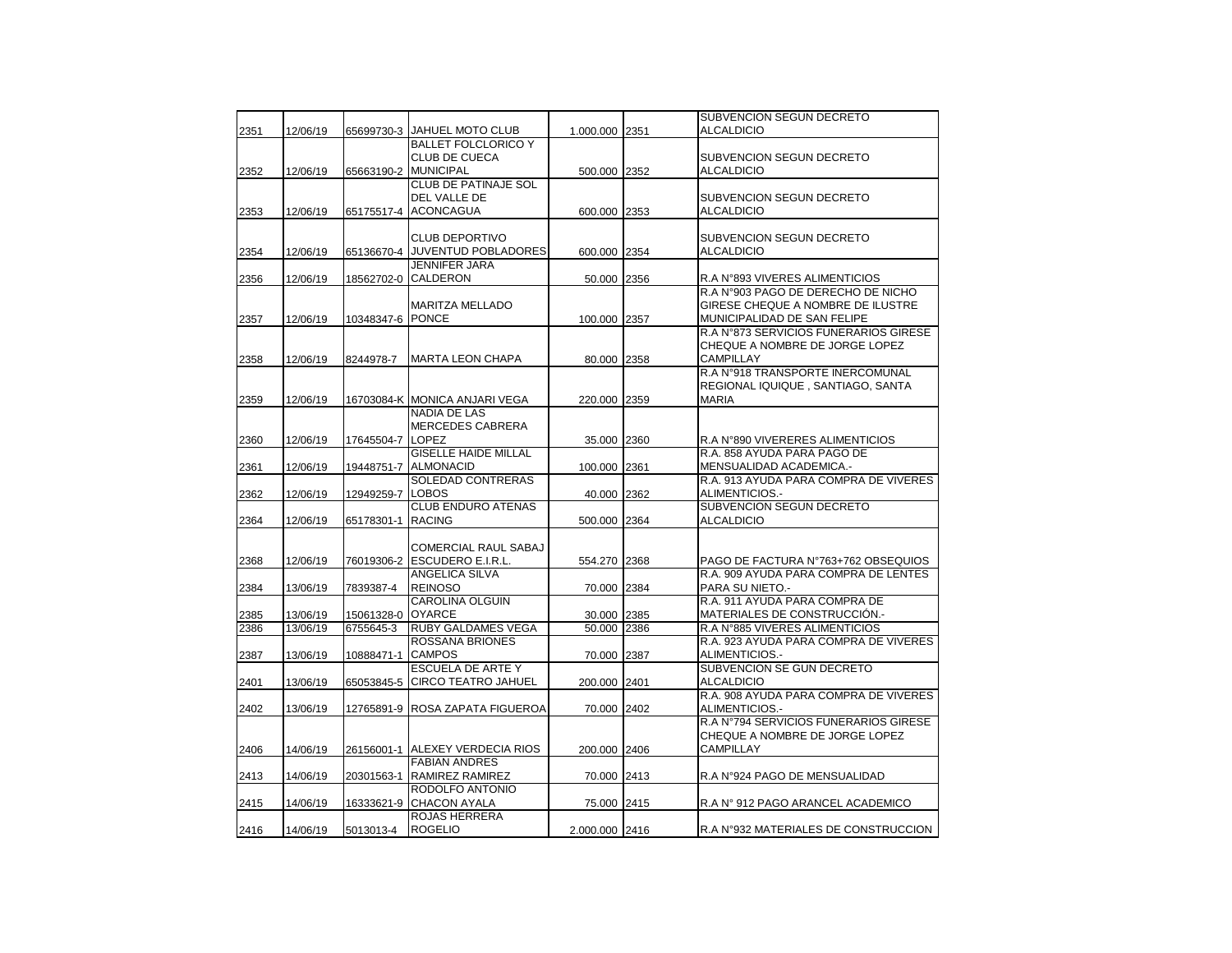|      |          |                    |                                 |                | R.A. 914 AYUDA PARA COMPRA DE VIVERES     |
|------|----------|--------------------|---------------------------------|----------------|-------------------------------------------|
| 2419 | 14/06/19 |                    | 17971941-K VICTORIA REYES REYES | 40.000 2419    | ALIMENTICIOS.-                            |
|      |          |                    |                                 |                | R.A. 907 AYUDA PARA COMPRA DE BONO        |
| 2420 | 14/06/19 |                    | 13981344-8 JULIA MARTINEZ SILVA | 45.000 2420    | MEDICO PARA SU HIJA.-                     |
|      |          |                    |                                 |                | R.A N°925 COMPRA DE BAÑO PORTATIL Y       |
|      |          |                    | <b>VICTOR IGNACIO</b>           |                | SONDA SE GIRA CHEQUE A NOMBRE DE          |
| 2425 | 17/06/19 | 15059862-1         | <b>MARTINEZ SALINAS</b>         | 97.870 2425    | COMERCIALIADORA SANFEMED SPA              |
|      |          |                    | <b>ENRIQUE JAIME BUSTOS</b>     |                | R. A N°919 COMPRA DE VIVIRES              |
| 2432 | 17/06/19 | 10878780-5 ALVAREZ |                                 | 30.000 2432    | <b>ALIEMTICIOS</b>                        |
|      |          |                    |                                 |                | R.A N°906 SERVICIOS FUNERARIOS GIRESE     |
|      |          |                    |                                 |                | CHEQUE A NOMBRE DE JORGE LOPEZ            |
| 2439 | 17/06/19 |                    | 10991438-K PAMELA ROJAS SALINAS | 100.000 2439   | CAMPILLAY                                 |
|      |          |                    | JUNTA DE VECINOS Nº 15          |                |                                           |
| 2441 | 17/06/19 | 65615920-0         | <b>VILLA LOS AROMOS</b>         | 1.000.000 2441 | SUBVENCION SEGUN DECRETO ALCALDICO        |
|      |          |                    | LUIS ALFREDO ORTIZ              |                |                                           |
| 2443 | 18/06/19 |                    | 18853278-0 MONTENEGRO           | 56.700 2443    | R.A N°935 MATERIALES DE CONSTRUCCION      |
|      |          |                    | JIMENEZ OJEDA CARLOS            |                |                                           |
| 2445 | 18/06/19 |                    | 10845308-7 FRANCISCO            | 40.000 2445    | R.A N°945 VIVERES ALIMENTICIOS            |
|      |          |                    | <b>CYNTHIA ROBERT</b>           |                |                                           |
| 2449 | 18/06/19 | 13282454-1         | <b>MARCHANT</b>                 | 100.000 2449   | R.A N°936 TRATAMIENTO ODONTOLOGICO        |
|      |          |                    | <b>ROBERTO PONCE</b>            |                |                                           |
| 2463 | 19/06/19 | 6463593-K          | <b>GARRIDO</b>                  | 40.000 2463    | R.A N°946 VIVERES ALIMENTICIOS            |
| 2465 | 19/06/19 | 7700495-5          | <b>SONIA ROZAS JIMENEZ</b>      | 78.990 2465    | R.A N°938 APORTE EN MEDICAMENTOS          |
|      |          |                    |                                 |                | PAO DE FACTURA Nº740 COMPRA DE            |
|      |          |                    | <b>COMERCIAL RAUL SABAJ</b>     |                | OBSEQUIOS PARA EVENTOS EN LA              |
| 2466 | 20/06/19 | 76019306-2         | <b>ESCUDERO E.I.R.L.</b>        | 453.970 2466   | <b>COMUNA</b>                             |
|      |          |                    |                                 |                | PAGO DE FACTURA Nº136217 COMPRA DE        |
|      |          |                    | <b>SANTELICES Y</b>             |                | PINTURAS PARA SER ENTREGADAS COMO         |
| 2467 | 20/06/19 |                    | 85240500-7 COMPAÑIA LIMITADA.   | 732.021 2467   | <b>AYUDA SOCIAL</b>                       |
|      |          |                    | <b>MARGARITA OLIVOS</b>         |                |                                           |
| 2480 | 20/06/19 | 9892443-4          | <b>ESCOBEDO</b>                 | 80.000 2480    | R.A N°969 VIVERES ALIMENTICIOS            |
| 2492 | 20/06/19 | 10025463-8         | LUIS AHUMADA LEMUS              | 75.000 2492    | R.A N°951 VIVERES ALIMENTICIOS            |
|      |          |                    | <b>TERESA JORQUERA</b>          |                |                                           |
| 2493 | 20/06/19 | 13542895-7         | <b>CORTES</b>                   | 19.000 2493    | R.A N°942 BONO MEDICO DE SU HIJO          |
|      |          |                    |                                 |                |                                           |
| 2497 | 21/06/19 |                    | 19698462-3 LUIS GONZALEZ TAPIA  | 100.000 2497   | R.A. 962 AYUDA PARA COMPRA DE LENTES.-    |
|      |          |                    |                                 |                | R.A. 792 AYUDA PARA PAGO DE DERECHO       |
|      |          |                    |                                 |                | DE SEPULTACION, SE GIRA CHEQUE A          |
|      |          |                    |                                 |                | NOMBRE DE PARROQUIA INMACULADA            |
| 2498 | 21/06/19 |                    | 26654404-9 ISELOURDES DEGUSTIN  | 100.000 2498   | CONCEPCION.-                              |
|      |          |                    | ANA MARIA MANDIOLA              |                | R.A. 948 AYUDA PARA COMPRA DE VIVERES     |
| 2500 | 21/06/19 | 6348700-7          | <b>DONOSO</b>                   | 200.000 2500   | ALIMENTICIOS.-                            |
|      |          |                    | <b>ILONKA HERNANDEZ</b>         |                |                                           |
| 2502 | 21/06/19 | 16334155-7         | <b>HENRIQUEZ</b>                | 100.000 2502   | R.A N°955 MATERIALES DE CONSTRUCCION      |
|      |          |                    | <b>VERONICA DEL</b>             |                |                                           |
|      |          |                    | <b>TRANSITO CAMPOS</b>          |                |                                           |
| 2504 | 21/06/19 | 8220470-9          | <b>RIQUELME</b>                 | 30.000 2504    | R.A N°958 VIVERES ALIMENTICIOS            |
|      |          |                    | <b>MAGALY DEL CARMEN</b>        |                | R.A N°961 CANCELAR DEUDA ACADEMICA        |
| 2505 | 21/06/19 | 9547752-6          | <b>BERRIOS PUELLES</b>          | 89.000 2505    | DEL MES DE MARZO Y ABRIL                  |
|      |          |                    |                                 |                |                                           |
|      |          |                    |                                 |                | R.A N°983 VIVERES ALIMENTICIOS \$150.000- |
| 2508 | 21/06/19 | 6778051-5          | <b>ALFREDO LOBOS PAVEZ</b>      | 150.000 2508   | TRANSPORTE \$70.000- ASEO \$30.000        |
|      |          |                    |                                 |                |                                           |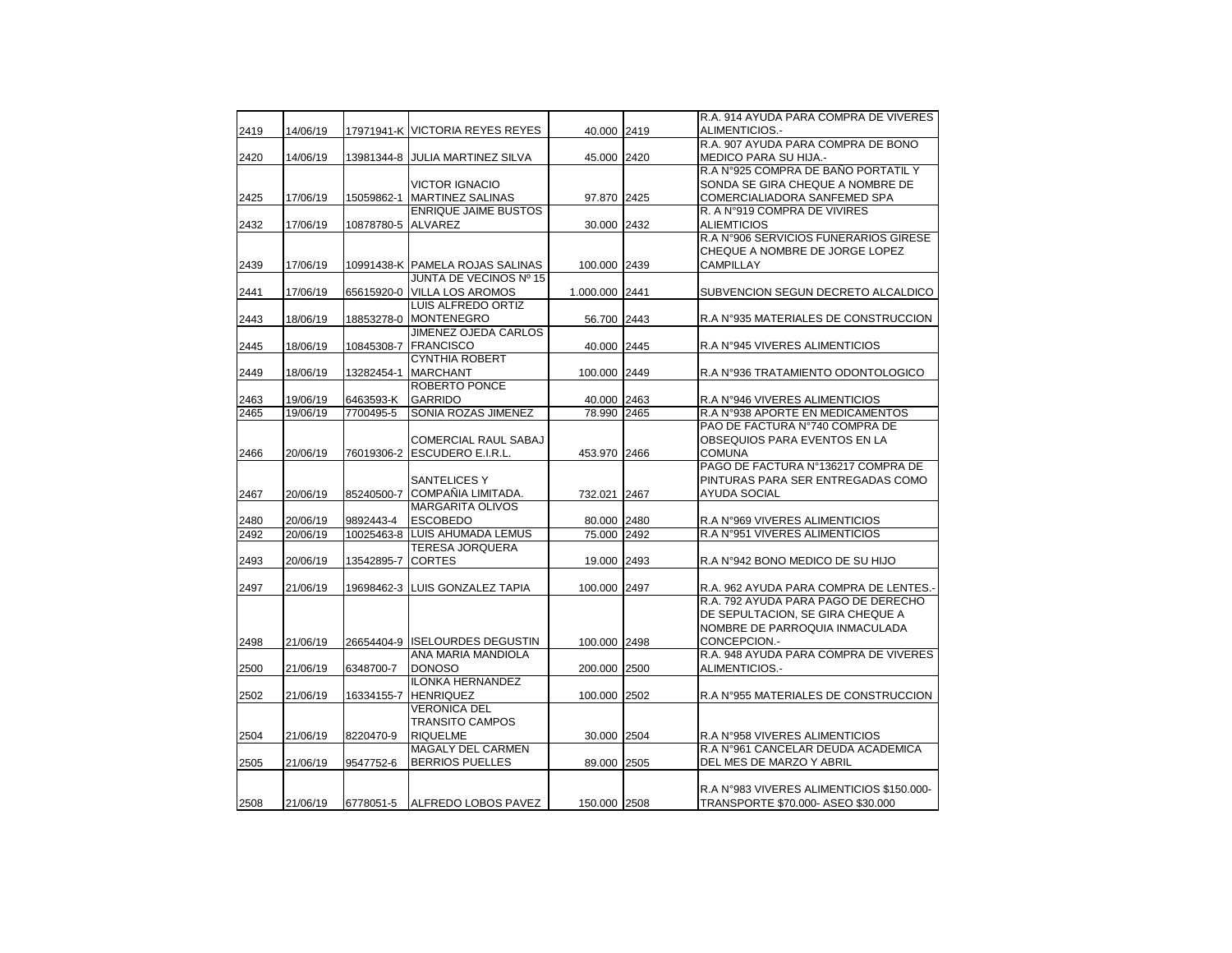| 2508 | 21/06/19 | 6778051-5           | ALFREDO LOBOS PAVEZ                                                              | 70.000 2508    |      | R.A N°983 VIVERES ALIMENTICIOS \$150.000-<br>TRANSPORTE \$70.000- ASEO \$30.000                                      |
|------|----------|---------------------|----------------------------------------------------------------------------------|----------------|------|----------------------------------------------------------------------------------------------------------------------|
| 2508 | 21/06/19 | 6778051-5           | ALFREDO LOBOS PAVEZ                                                              | 30.000 2508    |      | R.A N°983 VIVERES ALIMENTICIOS \$150.000-<br>TRANSPORTE \$70.000- ASEO \$30.000                                      |
| 2510 | 24/06/19 | 20088677-1          | DARWIN LEON LEON                                                                 | 55.000         | 2510 | R.A N°970 EXAMEN MEDICO<br><b>OFTAMOLOGICO</b>                                                                       |
| 2511 | 24/06/19 | 11030820-5 AYALA    | JACQUELINE TOLEDO                                                                | 40.000         | 2511 | R.A. 796 AYUDA PARA COMPRA DE VIVERES<br>ALIMENTICIOS.-                                                              |
| 2512 | 24/06/19 |                     | 20301627-1 KARLA AHUMADA ARAYA                                                   | 50.000 2512    |      | R.A. 965 AYUDA PARA PAGO DE<br>MENSUALIDAD ACADEMICA.-                                                               |
| 2513 | 24/06/19 | 11423347-1          | <b>JACQUELINE LEON</b><br><b>MUÑOZ</b>                                           | 130.000 2513   |      | R.A. 976 AYUDA PARA COMPRA DE VIVERES<br>ALIMENTICIOS.-                                                              |
| 2514 | 24/06/19 | 16991568-7          | <b>JACQUELINE</b><br><b>CONTRERAS LEON</b>                                       | 130.000 2514   |      | R.A. 979 AYUDA PARA COMPRA DE VIVERES<br>ALIMENTICIOS .-                                                             |
| 2515 | 24/06/19 | 7522882-1           | <b>LUISA INES ROZAS</b><br><b>CURICAL</b>                                        | 30.000 2515    |      | R.A. 988 AYUDA PARA COMPRA DE VIVERES<br>ALIMENTICIOS .-                                                             |
| 2516 | 24/06/19 | 25532684-8          | REBECA VALENCIA<br><b>FLORES</b>                                                 | 70.000 2516    |      | R.A. 971 AYUDA PARA COMPRA DE VIVERES<br>ALIMENTICIOS .-                                                             |
| 2517 | 24/06/19 | 17972416-2          | <b>NICOLE PIZARRO</b><br><b>CALDERON</b>                                         | 22.500         | 2517 | R.A. 953 AYUDA PARA COMPRA DE BAÑO<br>PORTATIL PARA ADULTO MAYOR.-                                                   |
| 2518 | 24/06/19 | 7040621-7           | <b>CARMEN AMALIA ROSA</b><br>AREVALO HURTADO                                     | 1.788.332 2518 |      | PAGO DE FACTURA Nº152 COMPRA DE<br>FARDOS ADE AVENA POR EEMERGENCIA                                                  |
| 2519 | 24/06/19 | 76716206-5 E.I.R.L. | MARIEL JIMENEZ SALAS                                                             | 392.450 2519   |      | PAGO DE FACTUA N°327 COMPRA DE<br>EQUIPOS DE FUTBOL PARA CLUB LA<br><b>HIGUERA</b>                                   |
| 2520 | 24/06/19 | 17645483-0 RAMIREZ  | DOMINIQUE GACITUA                                                                | 150.000 2520   |      | R.A. AYUDA PARA CENTRO DE<br>REHABILITACION DE SU MADRE, SE GIRA<br>CHEQUE A NOMBRE DE CRISTIAN VASQUEZ<br>RUBILAR.- |
| 2533 | 25/06/19 |                     | JESSICA ADREA<br>16334641-9 CURICAL ROSAS                                        | 70.000 2533    |      | R.A. 963 AYUDA PARA PAGO DE SERVICIO<br>FUNERARIO, SE GIRA CHEQUE A NOMBRE<br>DE VICTOR MONASTERIO FIGUEROA.-        |
| 2535 | 25/06/19 | 20540822-3          | ANA TERESA CISTERNAS<br><b>MILLON</b>                                            | 52.215 2535    |      | R.A. 987 AYUDA PARA EXAMEN MEDICO.-                                                                                  |
| 2536 | 25/06/19 | 10493575-3 MILLON   | <b>JUAN DAVIS TORREALBA</b>                                                      | 30.000 2536    |      | R.A. 985 AYUDA PARA COMPRA DE VIVERES<br>ALIMENTICIOS.-                                                              |
| 2555 | 26/06/19 | 15091540-6          | <b>CRISTINA MALDINI</b><br><b>ORTEGA</b>                                         | 60.000 2555    |      | R.A N°989 VIVERES ALIMENTICIOS                                                                                       |
| 2556 | 26/06/19 |                     | 10493997-K NELIDA MALDNI BRUNA                                                   | 50.000 2556    |      | R.A N°1009 TRANSPORTE INTERCOMUNAL<br>SAN FELIPE- LOS ANDES-SANTAMARIA                                               |
| 2597 | 26/06/19 |                     | 11329715-8 VIVIANA REYES VARGAS                                                  | 30.000         | 2597 | R.A N°1001 VIVERES ALIMENTICIOS                                                                                      |
| 2609 | 27/06/19 |                     | <b>RODOLFO ANDRES</b><br>17301026-5 ALVARADO GONZALEZ<br><b>NADINE GUTIERREZ</b> | 40.000 2609    |      | R.A. 1016 AYUDA PARA PAGO DE<br><b>MATRICULA.-</b><br>R.A. 1002 AYUDA PARA COMPRA DE                                 |
| 2610 | 27/06/19 | 15761499-1          | <b>GUERRA</b>                                                                    | 40.000 2610    |      | <b>VIVERES ALIMENTICIOS.-</b>                                                                                        |
| 2611 | 27/06/19 | 8017387-3           | <b>IVONNE OSSES CORREA</b>                                                       | 40.000 2611    |      | R.A. 984 AYUDA PARA COMPRA DE VIVERES<br>ALIMENTICIOS.-                                                              |
| 2612 | 27/06/19 | 17141281-1          | JUAN P. MONTENEGRO<br><b>GUTIERREZ</b>                                           | 50.000 2612    |      | R.A. 1023 AYUDA PARA COMPRA DE<br><b>VIVERES ALIMENTICIOS.-</b>                                                      |